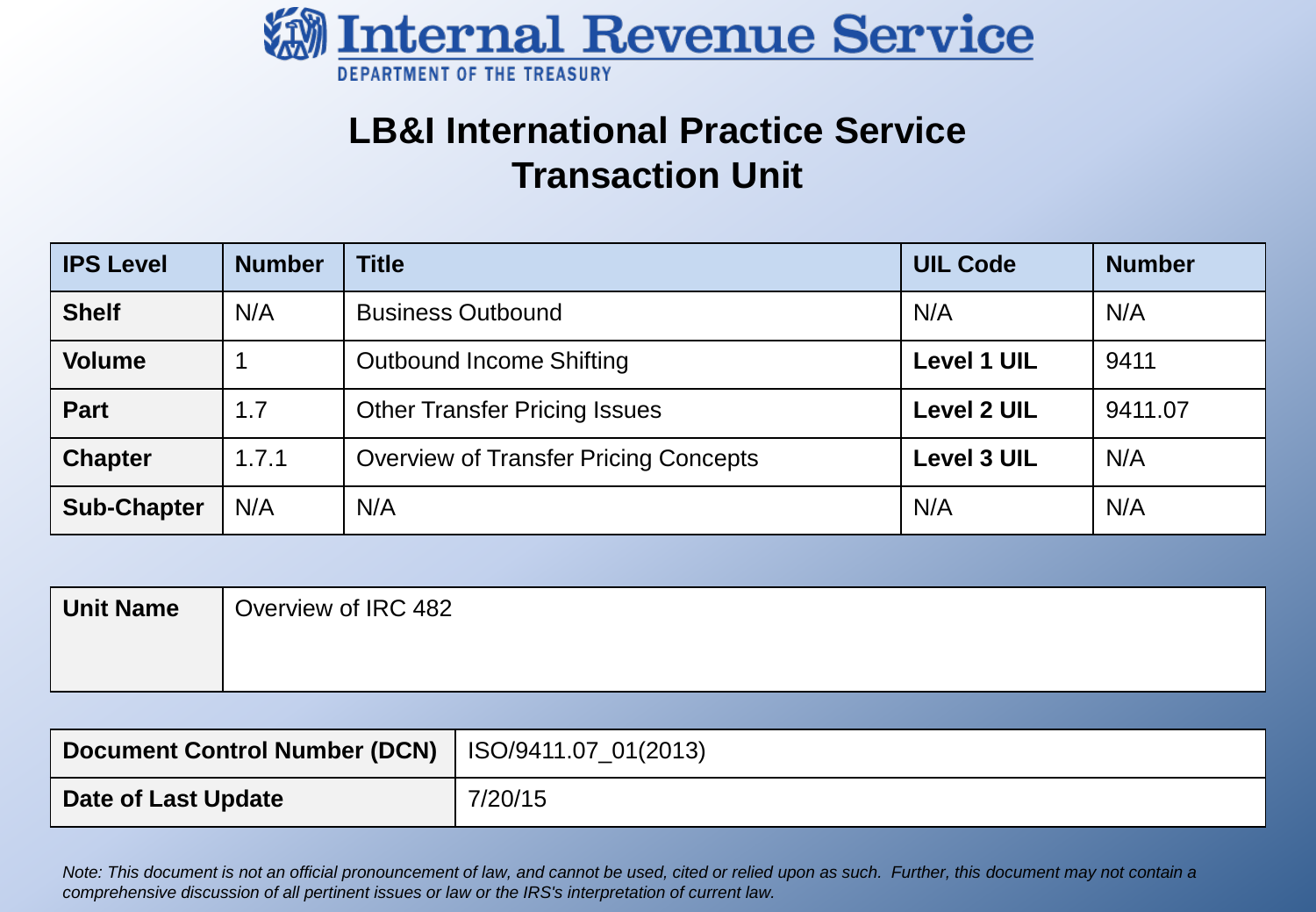## **Table of Contents**

 *(View this PowerPoint in "Presentation View" to click on the links below)* 

#### <span id="page-1-0"></span>**General Overview**

- **[Issue and Transaction Overview](#page-2-0)**
- **[Transaction and Fact Pattern](#page-4-0)**
- **[Effective Tax Rate Overview](#page-5-0)**
- **[Summary of Potential Issues](#page-6-0)**

#### **[Audit Steps](#page-7-0)**

- **[Training and Additional Resources](#page-17-0)**
- **[Glossary of Terms and Acronyms](#page-18-0)**
- **[Index of Related Issues](#page-19-0)**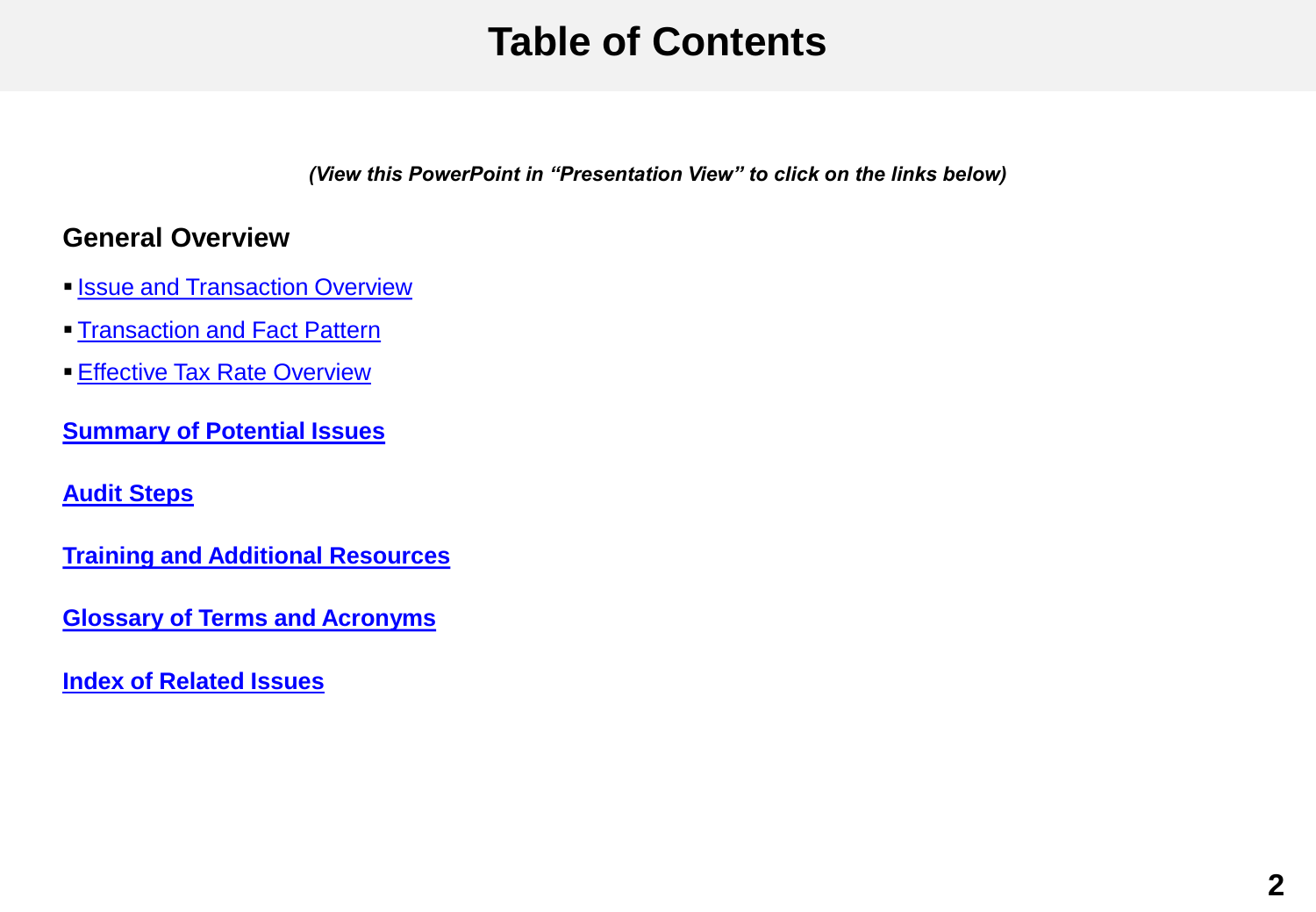### **Issue and Transaction Overview**

#### <span id="page-2-0"></span> **Overview of IRC Section 482**

 Transfer pricing refers to the pricing of transactions between controlled entities. For example, when a US parent (USP) sells a product to its controlled foreign corporation (CFC), IRC 482 requires USP to sell that product at an arm's length price to its CFC. Under IRC 482, controlled entities should price transactions in the same way that uncontrolled entities would under similar circumstances. This is the "arm's length standard", which means that the price of the product that USP charges its CFC should be the same as it would charge to an unrelated party for the same product under similar circumstances.

 If the transfer price is not arm's length, the IRS has the authority under IRC 482 to make adjustments by reallocating items of gross income, deductions, credits, or allowances in order to properly reflect income between the entities.

 This unit will focus on what is commonly referred to as "outbound transactions." Generally, outbound transactions involve a USP doing business with a foreign controlled entity. While an outbound transaction may involve any type of transaction, this International Practice Service (IPS) unit will focus on the sale of tangible goods to a CFC. Please note that although this Practice Unit discusses the best method rule of an outbound manufacturer, these core concepts also apply to inbound transactions between controlled parties.

 It is recommended that the Practice Units: "Three Requirements of IRC 482", DCN: ISI/9422.09\_02(2013), and "Arm's Length Standard", DCN: ISI/9422.09\_06(2013), also be reviewed with this International Practice Service (IPS) Practice Unit for a better understanding of the arms length standard and best method.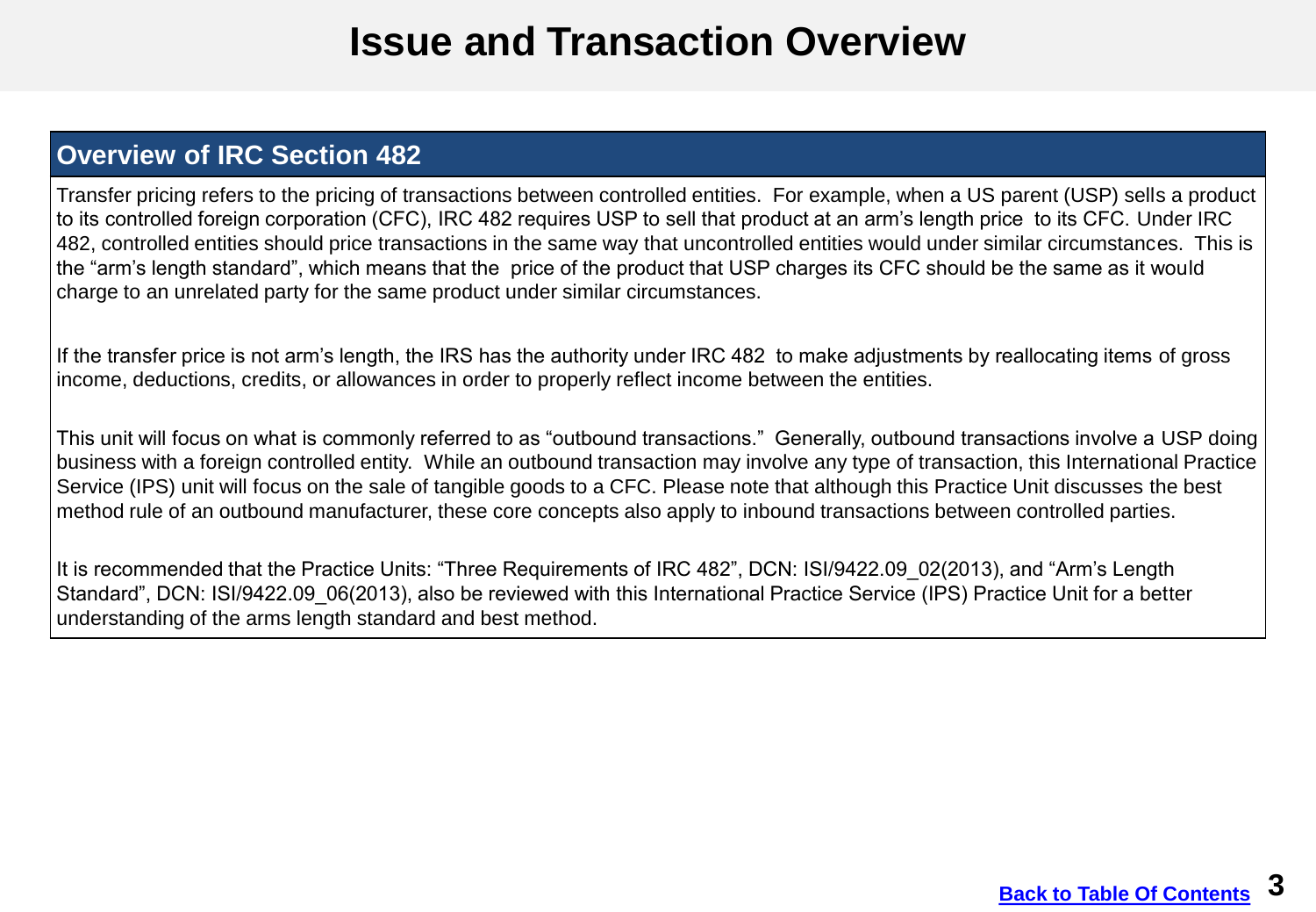### **Issue and Transaction Overview (cont'd)**

### **Overview of IRC Section 482**

 When reviewing the transfer pricing for controlled transactions, it is important to determine how USP selected a transfer pricing method to document that the prices charged to CFC were arm's length. There are various pricing methods available to the USP which are discussed in the regulations promulgated under IRC 482. These include the Comparable Uncontrolled Price (CUP), Resale Price Method, Cost Plus Method, Comparable Profits Method (CPM) and various Profit Split Methods. There is no hierarchy for these methods. However, the taxpayer must select the method that provides the most reliable measure of an arm's length result taking into consideration all the data available. This is known as the "best method rule." In addition, the taxpayer must be able to support the pricing method it selected. One way to determine whether the USP selected the best method is to review its Transfer Pricing Study, if the taxpayer prepared one. The Transfer Pricing Study is the documentation that a taxpayer prepares to show that its transfer pricing was conducted at arm's length.

was conducted at arm's length.<br>It should be noted that although this Practice Unit uses sales of tangible property to a CFC, this is only one example of when the arms length standard applies. It applies to any and all transactions under IRC 482 including among other things, royalties for the use of intangible property, cost sharing arrangements, loans and advances and related interest, services, use of tangible property, on both outbound and inbound transactions. This Practice Unit discusses a USP with a CFC, therefore, the transaction illustrated is what is commonly referred to as an outbound transaction. Inbound transactions are situations where the taxpayer is a United States Subsidiary (USS) of a foreign parent (FP) corporation.



 **CONSULTATION:** If a valuation adjustment is pursued and gives rise to double taxation, the taxpayer may have access to double tax relief under Article 25 of the US Model Tax Treaty and the Mutual Agreement Process. Make sure you consult with the Advance Pricing and Mutual Agreement (APMA) program.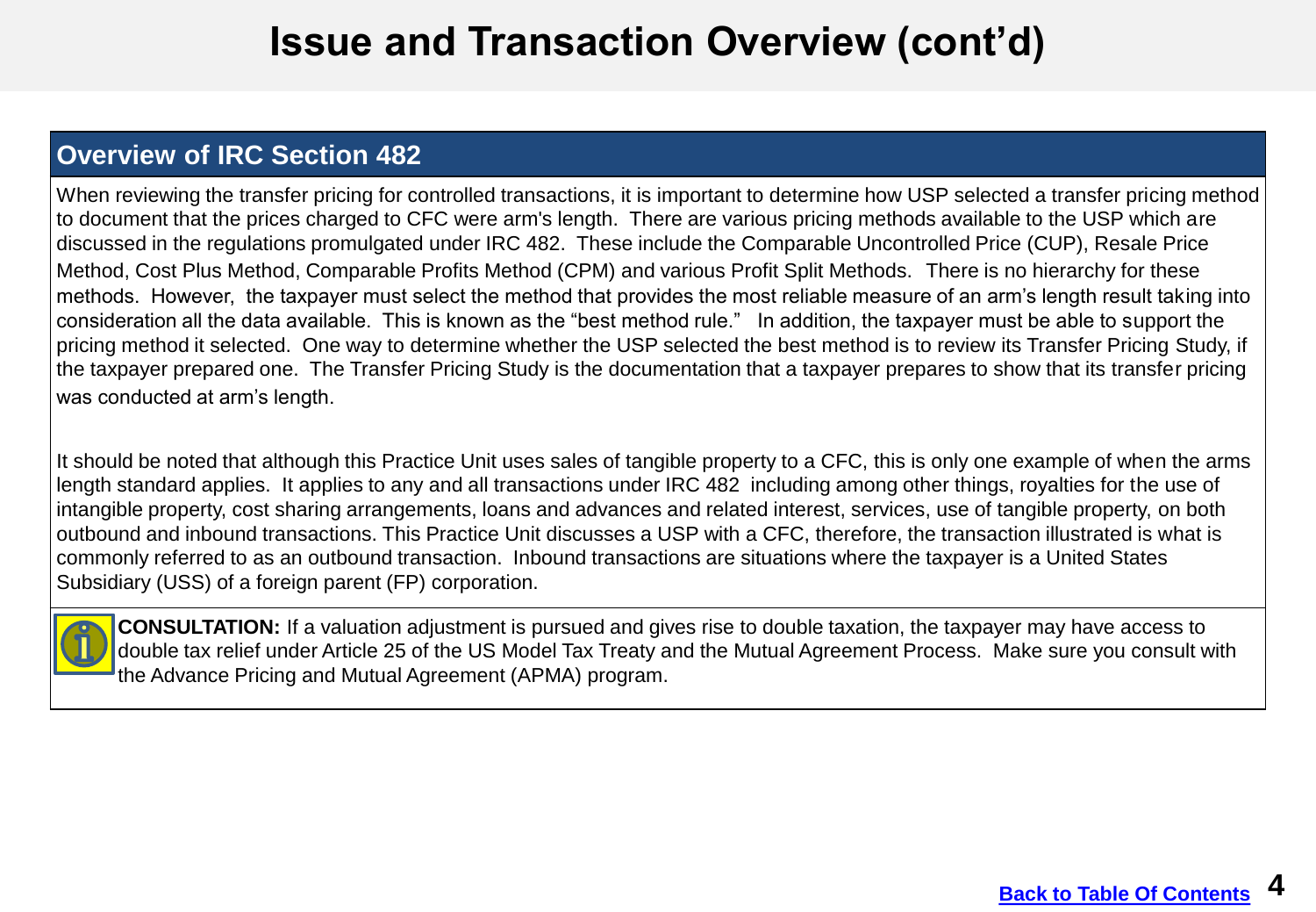## **Transaction and Fact Pattern**

<span id="page-4-0"></span>

| <b>Overview of IRC Section 482</b>                                                                                                                                                          |                                                                                                                                                                                                                                                                                                                                                                                                                                                                                                                                                              |  |  |  |
|---------------------------------------------------------------------------------------------------------------------------------------------------------------------------------------------|--------------------------------------------------------------------------------------------------------------------------------------------------------------------------------------------------------------------------------------------------------------------------------------------------------------------------------------------------------------------------------------------------------------------------------------------------------------------------------------------------------------------------------------------------------------|--|--|--|
| <b>Diagram of Transaction</b>                                                                                                                                                               | <b>Facts</b>                                                                                                                                                                                                                                                                                                                                                                                                                                                                                                                                                 |  |  |  |
| Sale of Manufactured<br>Tangible Goods<br><b>USP</b><br>of Manufactured<br>Goods<br>Tangible<br>Uncontrolled<br><b>CFC</b><br>Sale<br>Third-<br>(Low Tax<br><b>Treaty Country)</b><br>Party | • USP wholly owns CFC.<br>• CFC is incorporated and tax resident in a country that has an<br>income tax treaty with the U.S. based on the U.S. Model treaty.<br>• CFC pays tax in the treaty country at a lower tax rate than USP<br>pays in the U.S.<br>• USP manufactures goods for sale to distributors, including<br>CFC.<br>• USP also sells to uncontrolled third-party distributors.<br>Note:<br>Although this example involves a CFC in a low tax jurisdiction<br>the transaction could also occur with a CFC in a high tax<br>jurisdiction as well. |  |  |  |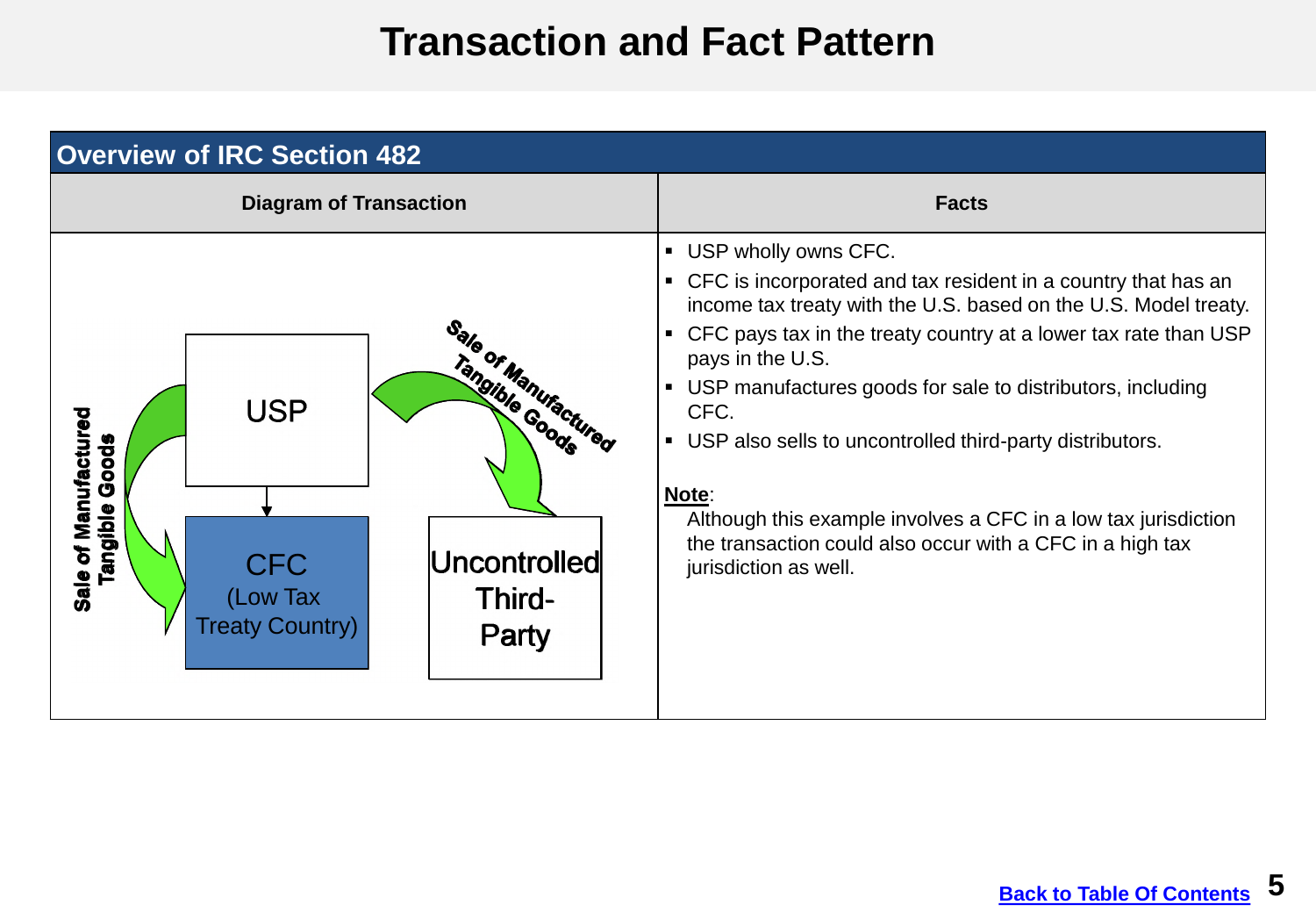## **Effective Tax Rate Overview**

#### <span id="page-5-0"></span> **Overview of IRC Section 482**

#### **ETR of Company**

 US Corporations establish subsidiaries in low tax jurisdictions not only to increase their worldwide footprint, but also to lower their effective tax rate (ETR). Cross-border pricing is one way a corporation can reduce its overall ETR. In this example, USP may inappropriately shift income to the low tax country CFC by charging less than arm's length prices to CFC. This will lower the company's ETR.

#### **ETR Impact of Adjustment**

 When USP shifts its income to a lower tax jurisdiction, CFC pays less tax on its profits than USP would pay if it was dealing at arms length. Therefore, the ETR would be significantly lower. If the transfer price is not arm's length, USP's taxable income may decrease while CFC's profits may increase. In this example, when prices charged are below arm's length, income is inappropriately shifted out of the US to the lower tax jurisdiction. An adjustment of the transfer price to arm's length might move income to the US which would generally increase USP's global ETR.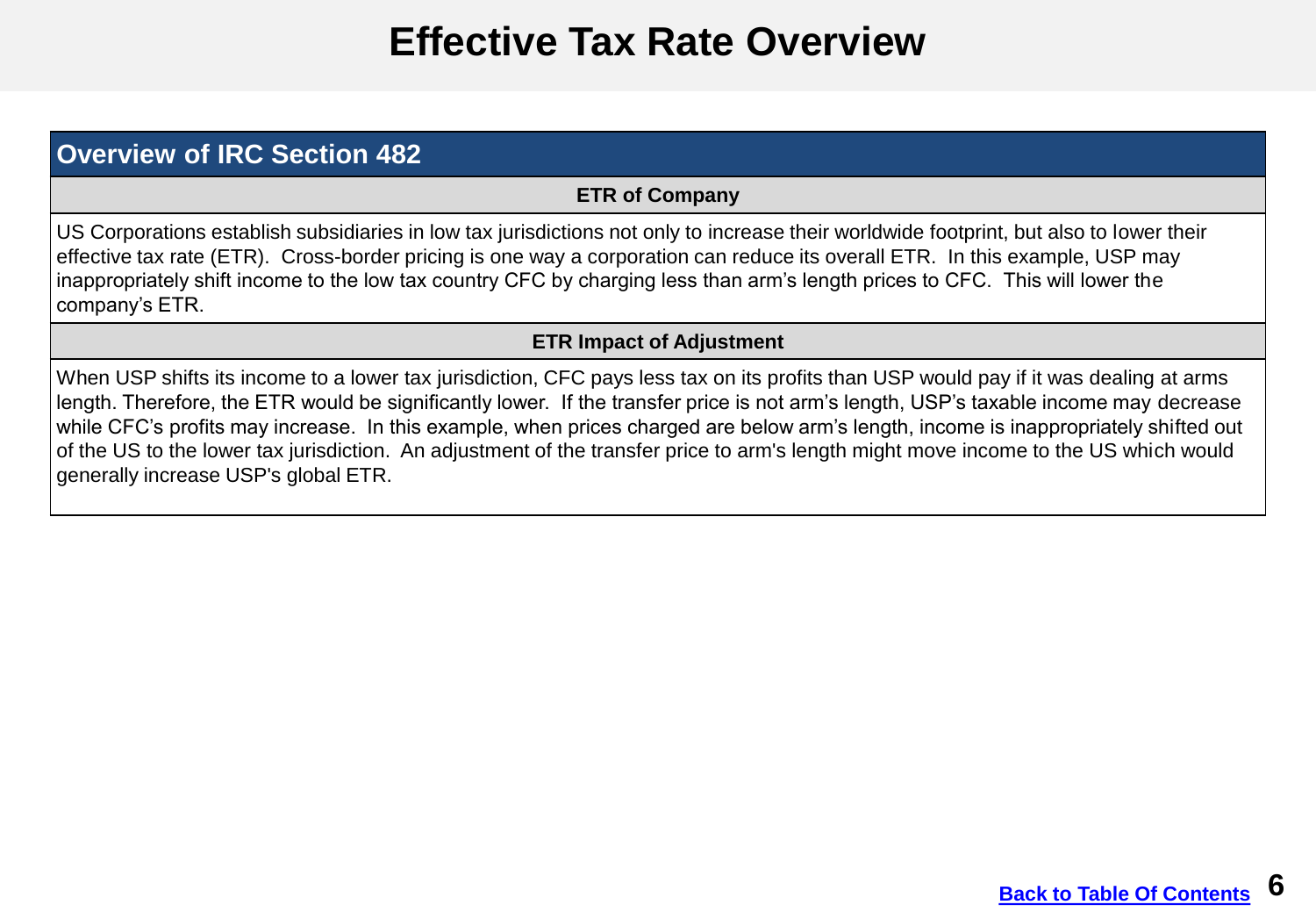# **Summary of Potential Issues**

<span id="page-6-0"></span>

| <b>Overview of IRC Section 482</b> |                                                                                                                       |  |  |
|------------------------------------|-----------------------------------------------------------------------------------------------------------------------|--|--|
| <b>Issue 1</b>                     | Is the transfer pricing method used by USP to document its transfer pricing as arm's length actually the best method? |  |  |
| <b>Issue 2</b>                     | Did the transfer price meet the arm's length standard?                                                                |  |  |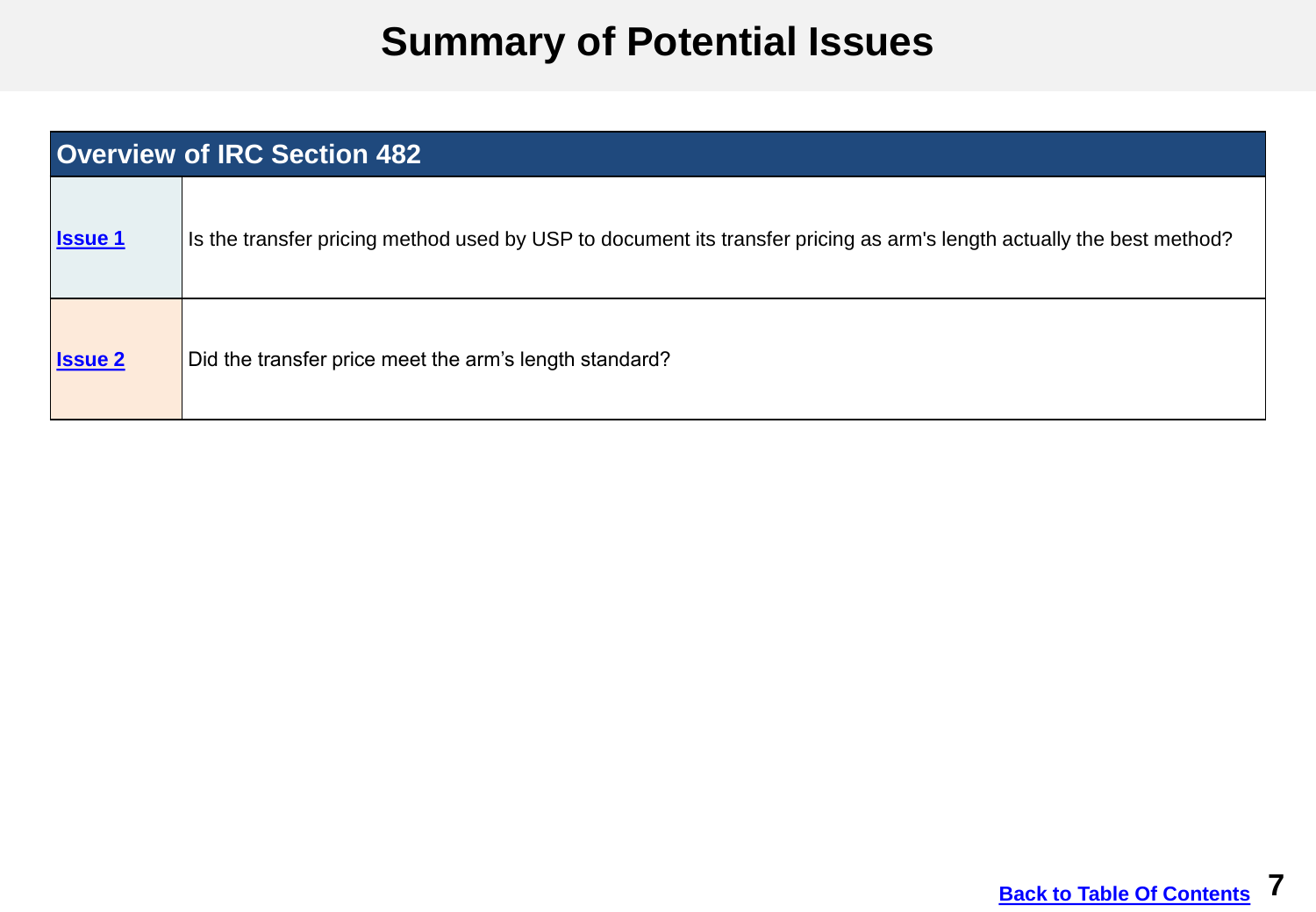## **All Issues, Step 1: Initial Factual Development**

#### <span id="page-7-0"></span> **Overview of IRC Section 482**

 Taxpayers may use non arm's length prices for the sale of tangible goods to inappropriately shift income outside of the United States. It is important to establish the facts and review the supporting documentation that substantiates that intercompany prices are charged at an arm's length price.

| <b>Fact Element</b>                                                                                                                                                                                                                                                                                                                                                                                                                                                                                                  | <b>Resources</b>                                                                                                                                                                                                                                                                                                                                                                                                      | <b>6103 Protected Resources</b> |
|----------------------------------------------------------------------------------------------------------------------------------------------------------------------------------------------------------------------------------------------------------------------------------------------------------------------------------------------------------------------------------------------------------------------------------------------------------------------------------------------------------------------|-----------------------------------------------------------------------------------------------------------------------------------------------------------------------------------------------------------------------------------------------------------------------------------------------------------------------------------------------------------------------------------------------------------------------|---------------------------------|
| Does Form 5471 represent that tangible goods<br>$\blacksquare$<br>were transferred from USP to CFC?                                                                                                                                                                                                                                                                                                                                                                                                                  | • Form 5471, Schedule M, Lines 1 or<br>3 (rev. 12-2012)<br><b>Transfer Pricing Roadmap</b><br><b>Foreign Payments Practice</b>                                                                                                                                                                                                                                                                                        |                                 |
| Did USP have all of the information from the<br>$\blacksquare$<br>uncontrolled transactions/entities necessary to<br>use the method that it considers to be the best<br>method?<br>■ Was USP able to justify the prices charged to<br>CFC for the goods sold at the time of its transfer<br>pricing documentation?<br>Does there appear to be profit shifting between<br>л<br>USP and CFC?<br>Do the prices charged to CFC reflect risks<br>$\blacksquare$<br>assumed and the functions performed by CFC<br>and USP? | • Form 1120 and attachments<br>• Transfer Pricing Studies<br><b>Organizational Chart</b><br>$\blacksquare$<br><b>Contracts - Related and Unrelated</b><br>Intercompany Agreements<br>٠<br>Invoices<br>$\blacksquare$<br><b>Functional Analysis</b><br>Taxpayer's Financial Statements -<br>operating profit to sales ratio<br>Taxpayer's website for information<br>on products, market share, functions<br>performed |                                 |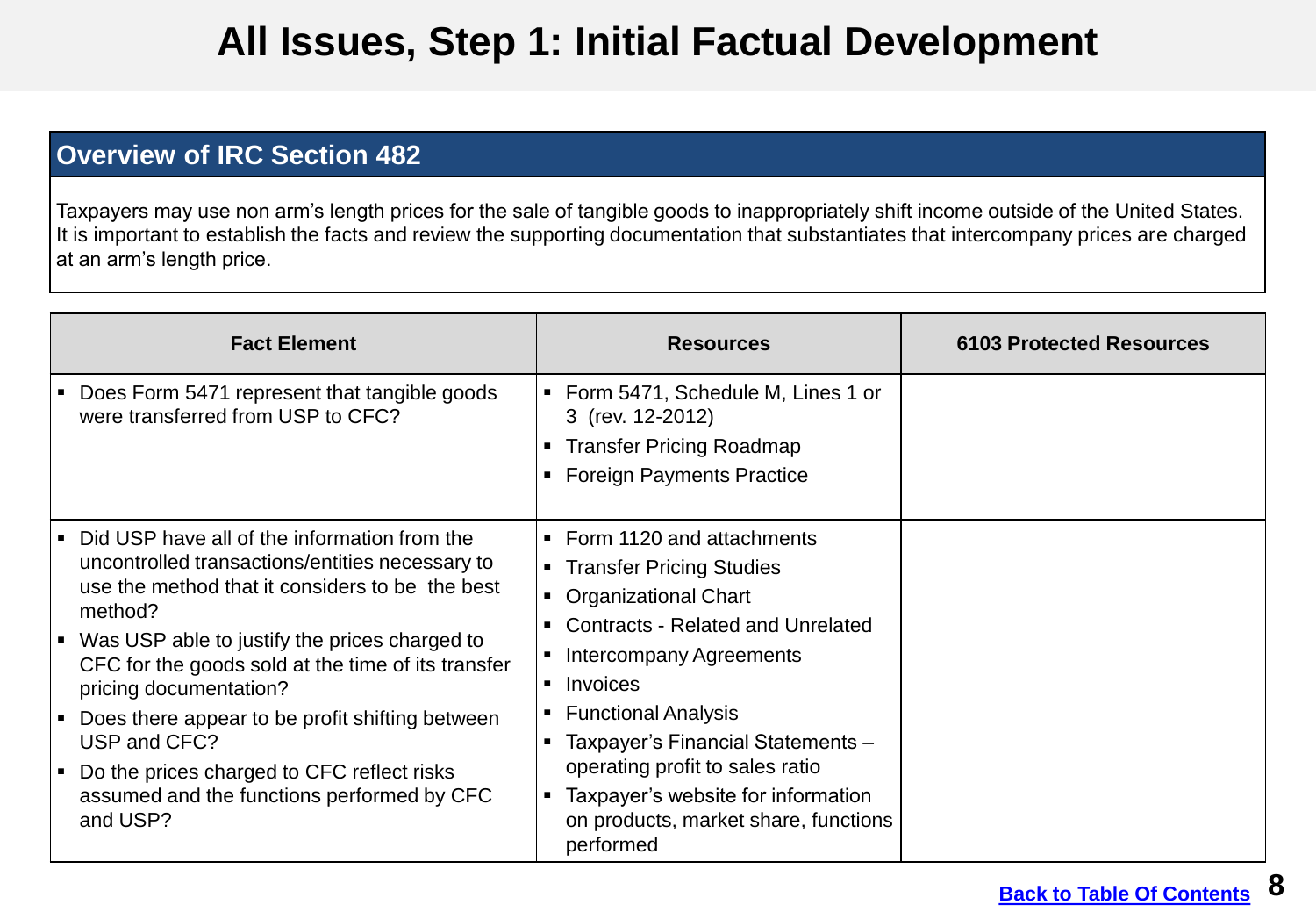## **Issue 1, Step 2: Review Potential Issues**

### <span id="page-8-0"></span> **Overview of IRC Section 482**

**Issue 1** 

| <b>Fact Element</b>                                                                                                                                                                                                                                                                                                                                                                                                                                                                                                                                                                                                                   | <b>Resources</b>                                                                             | <b>6103 Protected Resources</b> |
|---------------------------------------------------------------------------------------------------------------------------------------------------------------------------------------------------------------------------------------------------------------------------------------------------------------------------------------------------------------------------------------------------------------------------------------------------------------------------------------------------------------------------------------------------------------------------------------------------------------------------------------|----------------------------------------------------------------------------------------------|---------------------------------|
| Parties in a controlled transaction are to use the best method to<br>determine the arm's length price of goods sold between entities.<br>There are transactional-based and profit-based methods.<br>Determining the best method depends on many factors including,<br>but not limited to, the existence of comparable transactions and<br>the degree of similarity of these comparables. Comparables are<br>determined based on the degree of similarity in the functions<br>performed and other factors including risks assumed, contractual<br>terms, economic conditions, and property or services included in<br>the transaction. | Treas. Reg. $1.482 - 1(c)$<br>Treas. Reg. 1.482-<br>1(i)(7)<br>Treas. Reg. 1.482-<br>1(i)(8) |                                 |
| It is necessary to determine which method USP used to justify its<br>arm's length pricing and understand why it selected that method.                                                                                                                                                                                                                                                                                                                                                                                                                                                                                                 |                                                                                              |                                 |
| <b>DECISION POINT:</b> Remember that different rules apply to<br>different types of transactions. If the issue is for the use of<br>intangible property or provision of services, different<br>regulations will be utilized in the valuing of the transaction.                                                                                                                                                                                                                                                                                                                                                                        | Treas. Reg. 1.482-4<br>Treas. Reg. 1.482-9                                                   |                                 |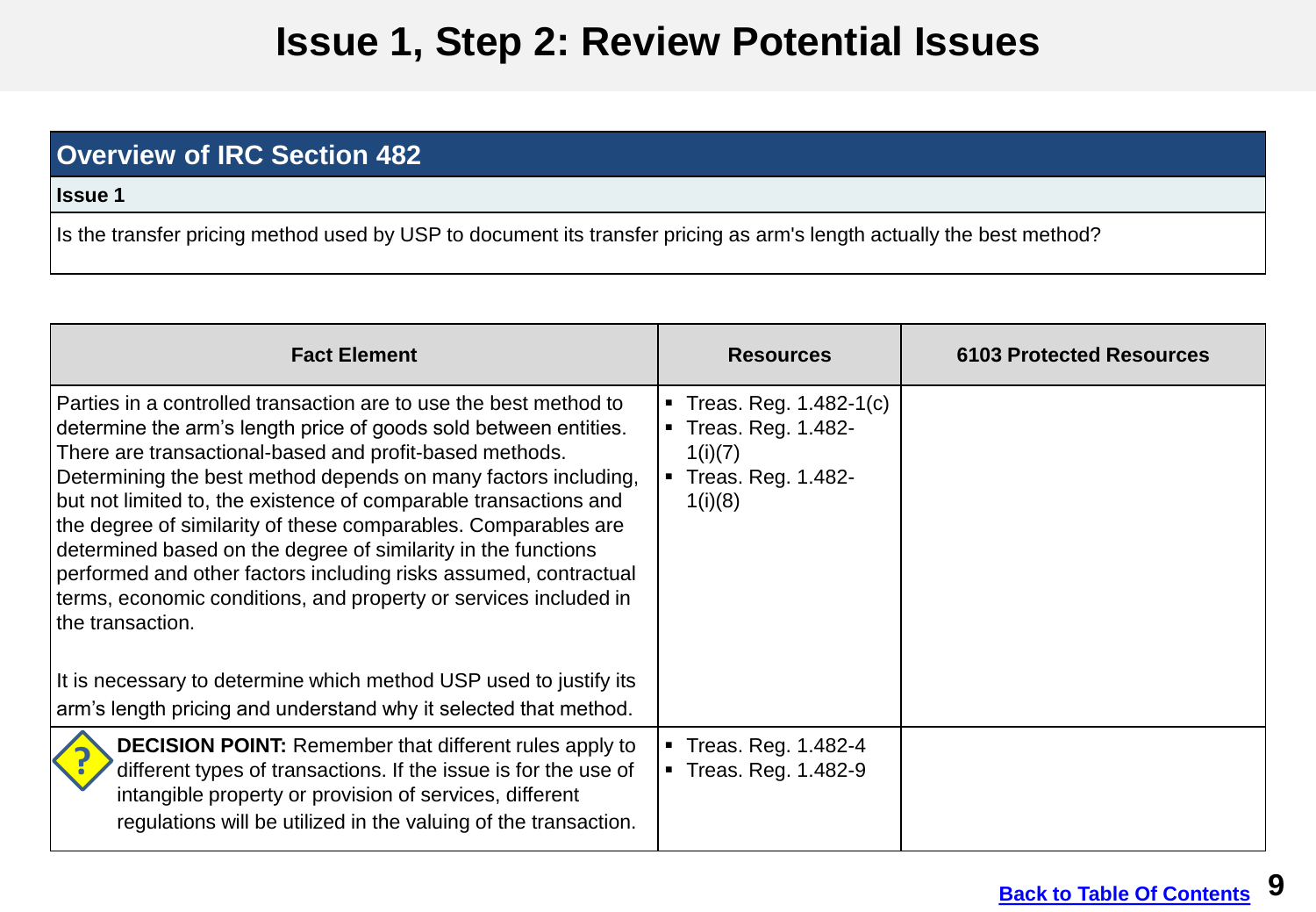## **Issue 1, Step 3: Additional Factual Development**

#### **Overview of IRC Section 482**

**Issue 1** 

| <b>Fact Element</b>                                                                                                                                                                                                                                    | <b>Resources</b>                                                                                                                                                                             | <b>6103 Protected Resources</b> |
|--------------------------------------------------------------------------------------------------------------------------------------------------------------------------------------------------------------------------------------------------------|----------------------------------------------------------------------------------------------------------------------------------------------------------------------------------------------|---------------------------------|
| Did USP have all available information of<br>uncontrolled transactions/entities to use its best<br>method?<br>Was USP able to justify the prices charged to the<br>l =<br>CFC for the goods sold at the time of its transfer<br>pricing documentation? | <b>Request and/or Review the</b><br>following:<br>• Organizational Chart<br>• Transfer Pricing Studies<br>■ Contracts<br>• Intercompany Agreements<br>lnvoices<br>■ Transfer Pricing Roadmap |                                 |
| Did the best method that USP selected result in a<br><b>E</b><br>price charged to CFC that is the same as the price<br>it charged to uncontrolled third parties for the<br>same or similar product sold under similar<br>circumstances?                |                                                                                                                                                                                              |                                 |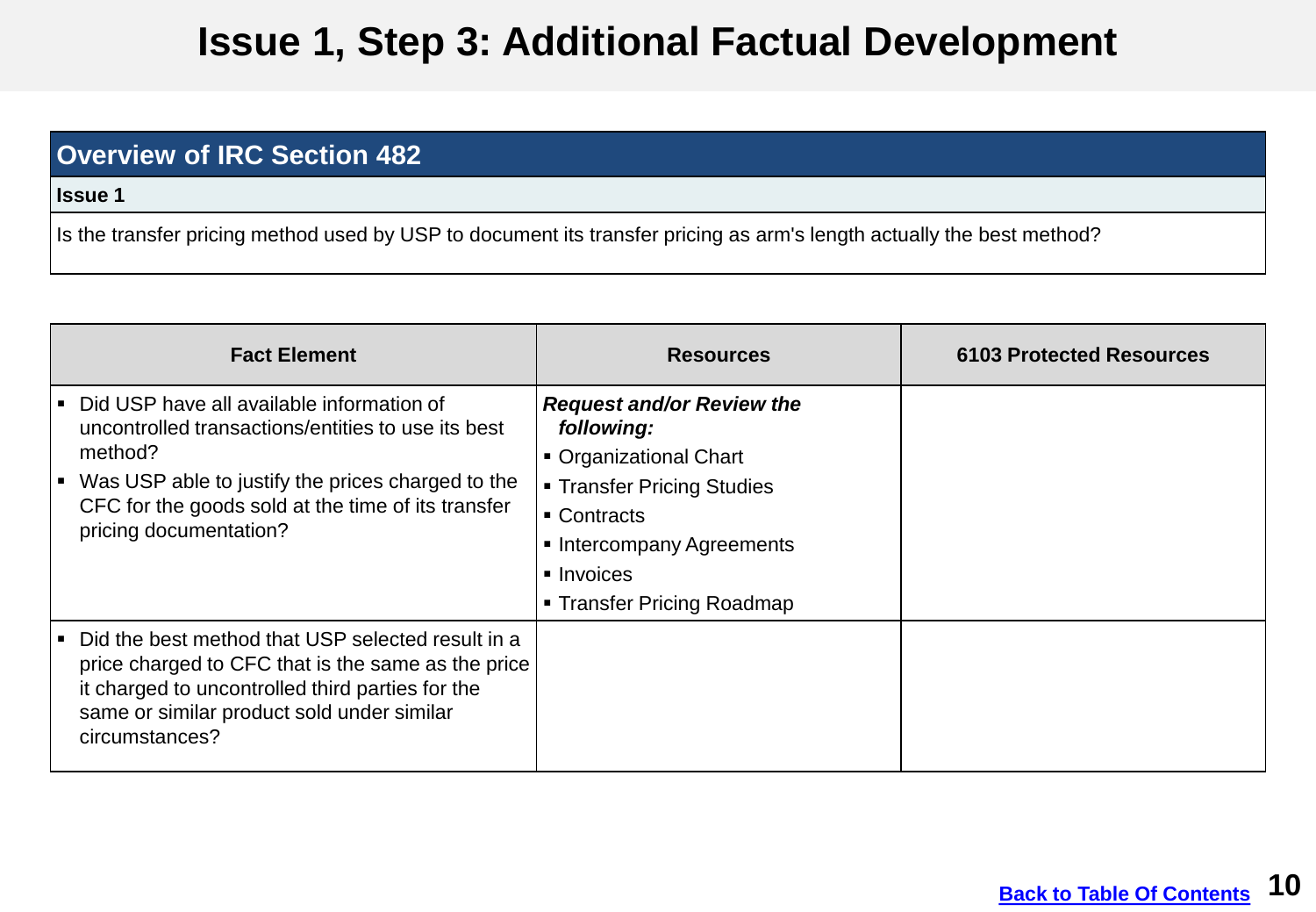# **Issue 1, Step 3: Additional Factual Development (cont'd)**

### **Overview of IRC Section 482**

**Issue 1** 

| <b>Fact Element</b>                                                                                                                                                                                                                                                                    | <b>Resources</b>                                                                                                                                                                                                               | <b>6103 Protected Resources</b> |
|----------------------------------------------------------------------------------------------------------------------------------------------------------------------------------------------------------------------------------------------------------------------------------------|--------------------------------------------------------------------------------------------------------------------------------------------------------------------------------------------------------------------------------|---------------------------------|
| What functions does USP perform? What<br>$\blacksquare$<br>functions does CFC perform?<br>What functions does the uncontrolled entity<br>▏▆<br>perform?<br>What risks does USP assume? What risks does<br>▎▖<br>CFC assume?<br>What risks does the uncontrolled entity assume?<br>▏▆   | <b>Organizational Chart</b><br>$\blacksquare$<br><b>Transfer Pricing Studies</b><br>٠<br>Contracts<br>Intercompany Agreements<br>Invoices<br>$\blacksquare$<br>Interview Key Employees<br><b>Transfer Pricing Roadmap</b><br>п |                                 |
| Did USP analyze the transfer pricing methods that<br>п<br>it did not choose, and provide the reasons why<br>those methods were not chosen?<br>Was there additional information available about<br>∣ ∎<br>the transaction that USP ignored in selecting its<br>transfer pricing method? | Standard Industry Classification and<br><b>North American Industry</b><br><b>Classification System</b>                                                                                                                         |                                 |
| Did the taxpayer select correct Standard Industry<br>▏▆<br>Codes and North American Industry Classification<br>System entities as comparables?                                                                                                                                         |                                                                                                                                                                                                                                |                                 |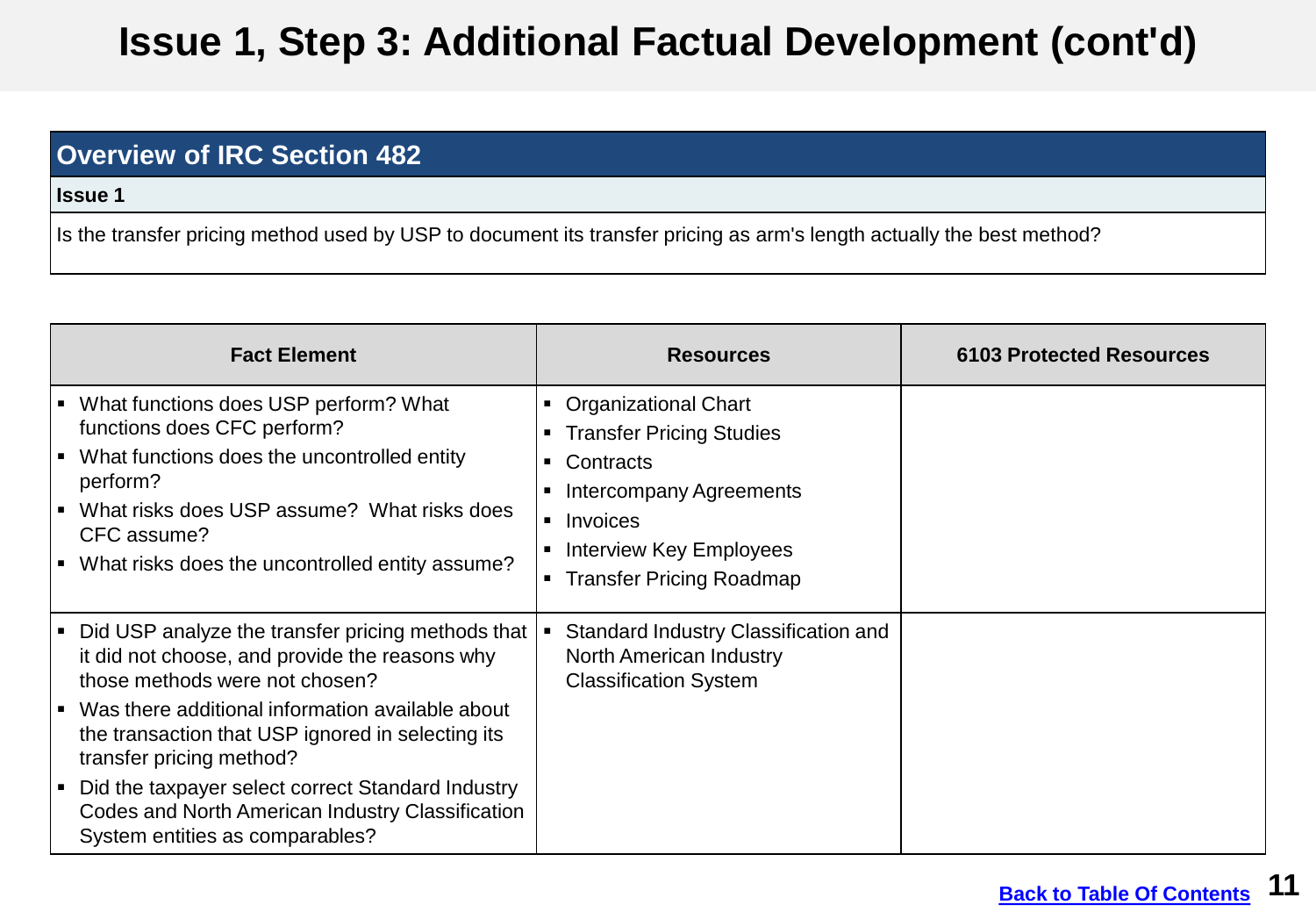# **Issue 1, Step 4: Develop Arguments**

### **Overview of IRC Section 482**

**Issue 1** 

| <b>Fact Element</b>                                                                                                                                                                                                                                                                                                                                                                                                                                                                                                         | <b>Resources</b>                                                                                              | <b>6103 Protected Resources</b> |  |
|-----------------------------------------------------------------------------------------------------------------------------------------------------------------------------------------------------------------------------------------------------------------------------------------------------------------------------------------------------------------------------------------------------------------------------------------------------------------------------------------------------------------------------|---------------------------------------------------------------------------------------------------------------|---------------------------------|--|
| The argument for whether USP selected the best<br>method will be determined based on the facts and<br>circumstances of each specific case.                                                                                                                                                                                                                                                                                                                                                                                  | • Treas. Reg. $1.482-1(c)$<br><b>Treas. Reg. 1.482-1(i)(7)</b><br>Treas. Reg. 1.482-1(i)(8)<br>$\blacksquare$ |                                 |  |
| When developing a legal analysis to challenge<br>USP's transfer pricing methodology, one must first<br>demonstrate that the transfer pricing method did not<br>reflect an arm's length price. If USP's transfer<br>pricing method is not the best method, one must be<br>able to show that another method is more reliable.<br>Thereafter, one must propose the transfer pricing<br>method that is the best method and be able to verify<br>that it produces an arm's length result using all the<br>information available. |                                                                                                               |                                 |  |
| <b>DECISION POINT:</b> Determine whether to proceed with this issue based on the results of the best method determination.                                                                                                                                                                                                                                                                                                                                                                                                  |                                                                                                               |                                 |  |
| <b>CONSULTATION:</b> Consult with an economist regarding the determination of the best method, if necessary.                                                                                                                                                                                                                                                                                                                                                                                                                |                                                                                                               |                                 |  |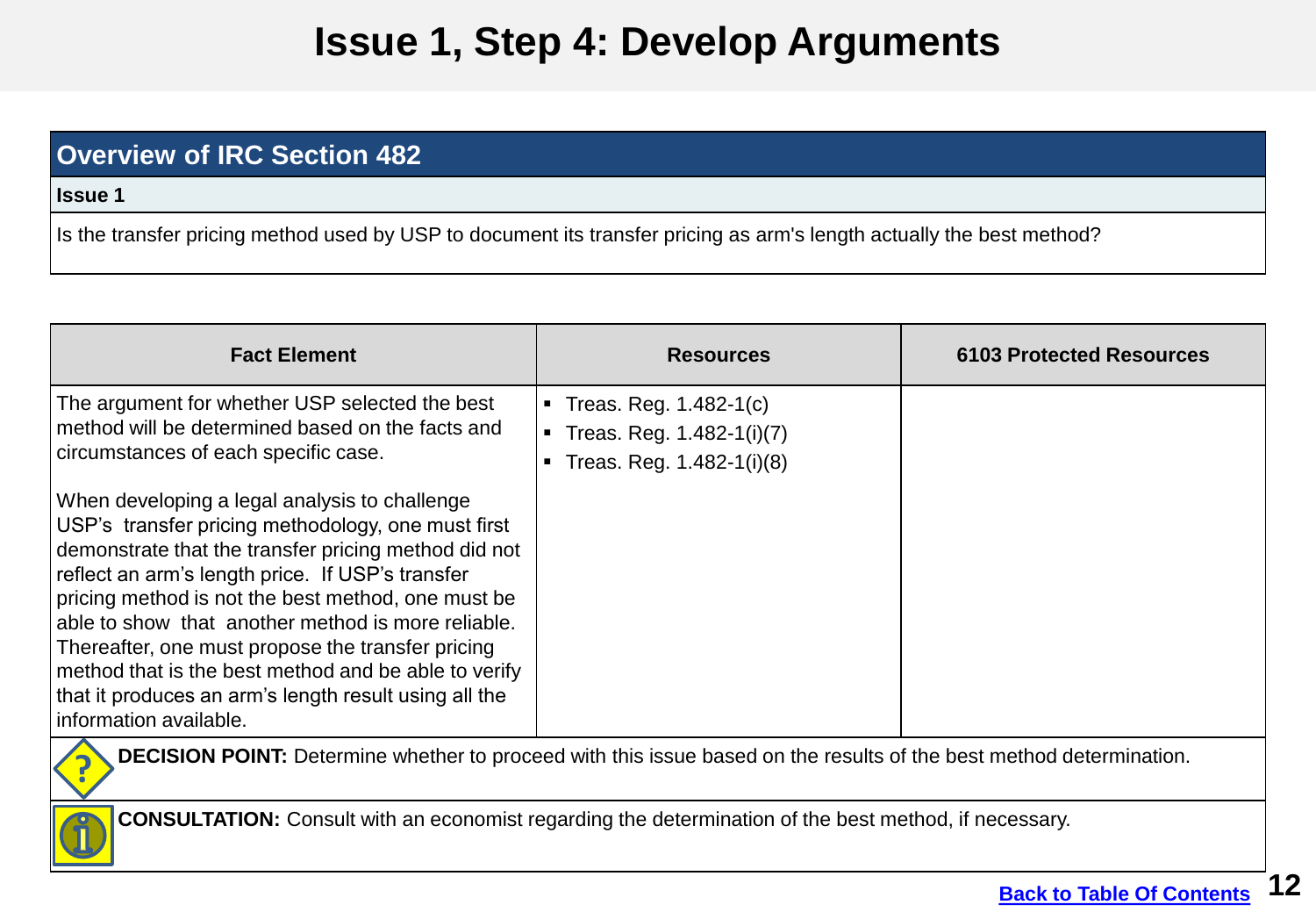### **Issue 2, Step 2: Review Potential Issues**

<span id="page-12-0"></span>

| <b>Overview of IRC Section 482</b>                     |
|--------------------------------------------------------|
| <b>Issue 2</b>                                         |
| Did the transfer price meet the arm's length standard? |

| <b>Fact Element</b>                                                                                                                                                                                                                                                                                                                                                                                                                                                                                                                                                                                                                                                                                                                                                                                             | <b>Resources</b>       | <b>6103 Protected Resources</b> |
|-----------------------------------------------------------------------------------------------------------------------------------------------------------------------------------------------------------------------------------------------------------------------------------------------------------------------------------------------------------------------------------------------------------------------------------------------------------------------------------------------------------------------------------------------------------------------------------------------------------------------------------------------------------------------------------------------------------------------------------------------------------------------------------------------------------------|------------------------|---------------------------------|
| Transfer pricing transactions between USP and CFC  <br>are reported on Form 5471, Schedule M. All prices<br>between controlled parties must be at arm's length.<br>Arm's length standard is met if the price paid is<br>consistent with the price that would have been paid if<br>uncontrolled entities had engaged in the same<br>transaction under similar circumstances. Examiners<br>should evaluate all available documentation to<br>determine whether the price at which the transaction<br>was reported is similar to the price that would be<br>charged if the entities were not controlled.<br>It is also important to ascertain whether there are<br>other agreements in place or whether other<br>circumstances exist which may impact the price<br>charged in the transaction under consideration. | Treas. Reg. 1.482-1(b) |                                 |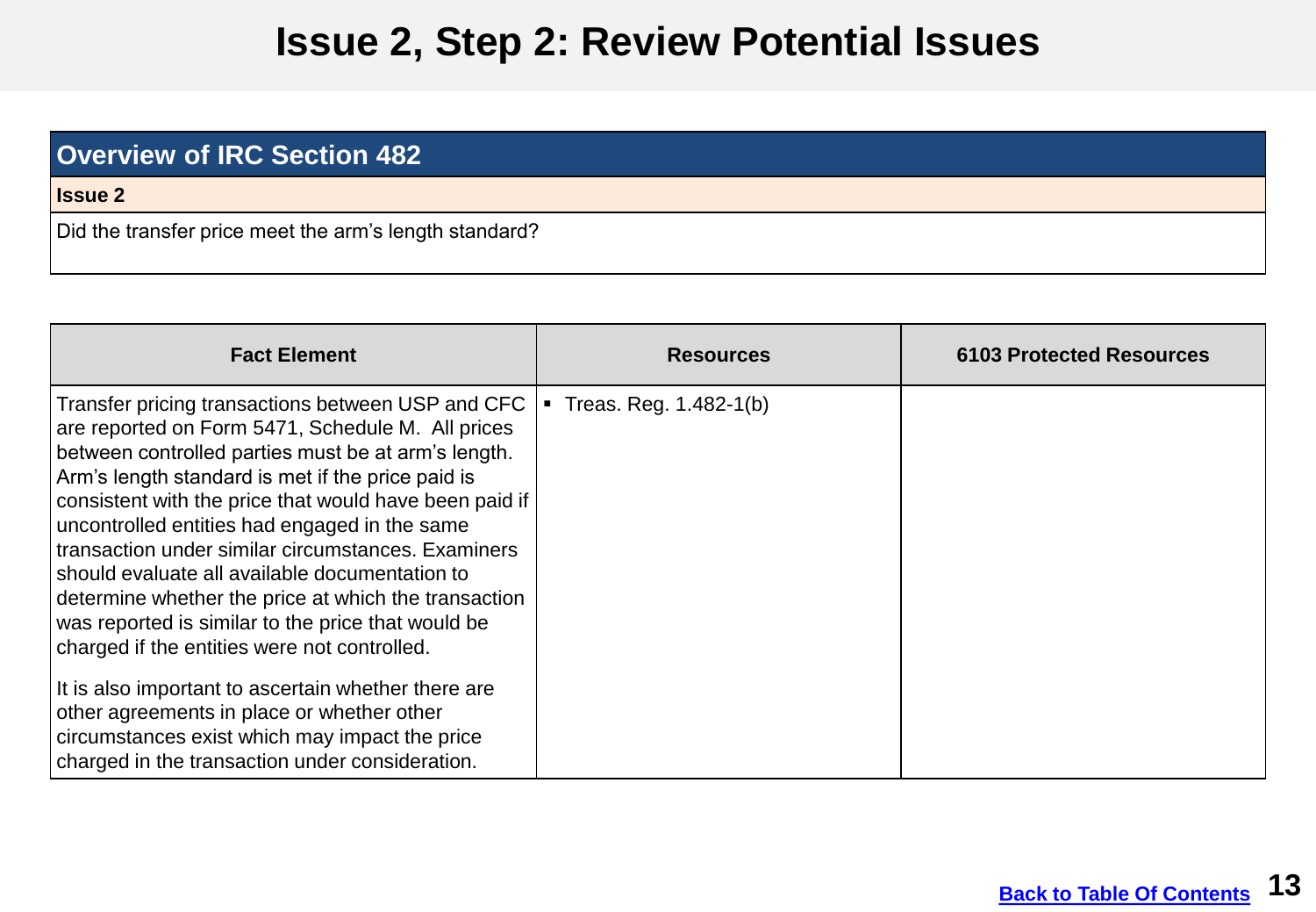## **Issue 2, Step 2: Review Potential Issues (cont'd)**

| <b>Overview of IRC Section 482</b>                     |
|--------------------------------------------------------|
| <b>Issue 2</b>                                         |
| Did the transfer price meet the arm's length standard? |

| <b>Fact Element</b>                                                                                                                                                                                                                                                          | <b>Resources</b>                                                            | <b>6103 Protected Resources</b> |
|------------------------------------------------------------------------------------------------------------------------------------------------------------------------------------------------------------------------------------------------------------------------------|-----------------------------------------------------------------------------|---------------------------------|
| <b>DECISION POINT: Based on initial</b><br>indications, the examiner needs to conduct a<br>risk analysis. Determine whether the<br>potential exists for a material transfer pricing<br>issue and whether or not the issue will be<br>pursued through additional audit steps. | <b>Tax Return</b><br>$\blacksquare$<br><b>Transfer Pricing Studies</b><br>٠ |                                 |
| <b>CONSULTATION:</b> Consult with an economist<br>and/or engineer to determine whether you<br>should conduct your own functional analysis<br>in the case where not all functions are<br>properly documented, if necessary.                                                   |                                                                             |                                 |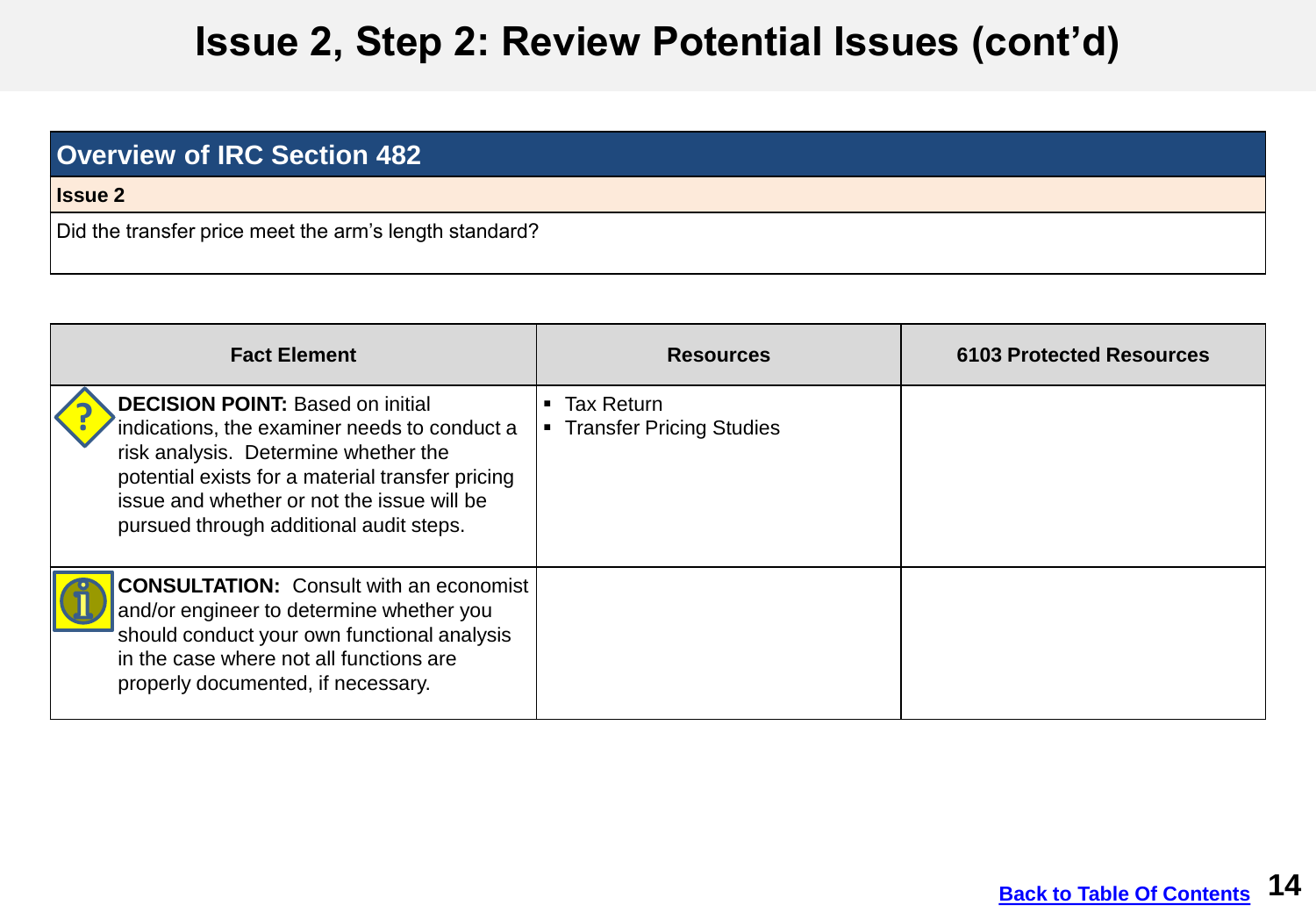## **Issue 2, Step 3: Additional Factual Development**

| <b>Overview of IRC Section 482</b>                     |
|--------------------------------------------------------|
| <b>Issue 2</b>                                         |
| Did the transfer price meet the arm's length standard? |

| <b>Fact Element</b>                                                                                                                                                     | <b>Resources</b>                                                                                                                                                                                                                | <b>6103 Protected Resources</b> |
|-------------------------------------------------------------------------------------------------------------------------------------------------------------------------|---------------------------------------------------------------------------------------------------------------------------------------------------------------------------------------------------------------------------------|---------------------------------|
| Is this a transaction between controlled parties?<br>Remember that "control" is very broadly defined.                                                                   | Request and/or Review the following:<br>• Organizational Chart<br><b>Transfer Pricing Studies</b><br><b>Practice Unit, "Three Requirements"</b><br>of IRC 482", DCN:<br>ISI/9422.09_02(2013)<br><b>Transfer Pricing Roadmap</b> |                                 |
| Determine whether the prices charged are<br>consistent with prices that would have been<br>charged by uncontrolled entities under the same<br>or similar circumstances. | Contracts<br>п.<br><b>Intercompany Agreements</b><br>Invoices<br>$\blacksquare$<br>Website Information<br><b>Product Brochures</b>                                                                                              |                                 |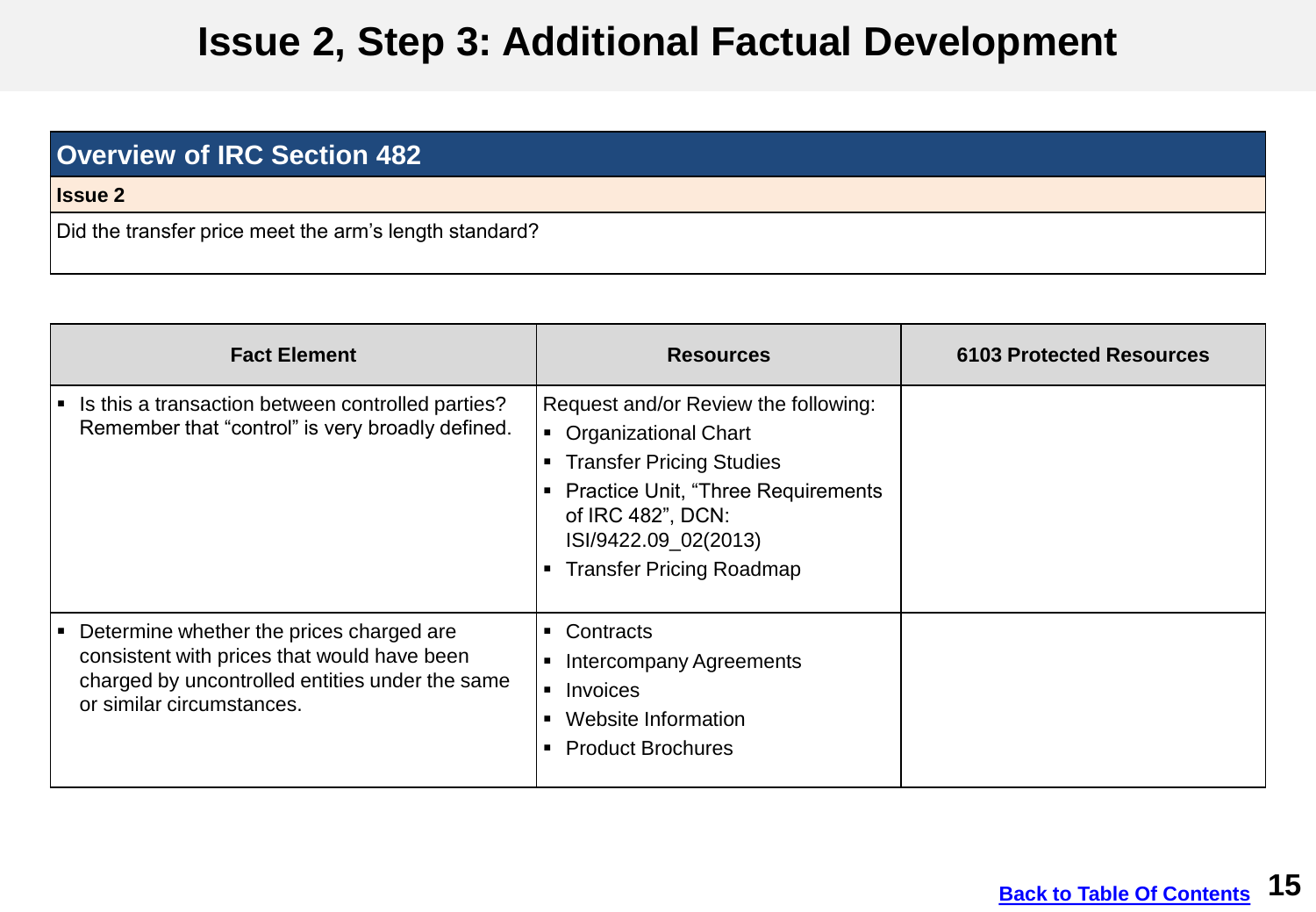# **Issue 2, Step 3: Additional Factual Development (cont'd)**

| <b>Overview of IRC Section 482</b>                     |
|--------------------------------------------------------|
| <b>Issue 2</b>                                         |
| Did the transfer price meet the arm's length standard? |

| <b>Fact Element</b>                                                                                                                                                                                                                                                                         | <b>Resources</b>                                      | <b>6103 Protected Resources</b> |
|---------------------------------------------------------------------------------------------------------------------------------------------------------------------------------------------------------------------------------------------------------------------------------------------|-------------------------------------------------------|---------------------------------|
| In assessing whether the price paid is arm's length,<br>consider all the facts and circumstances.<br>Did USP take into account the functions<br>performed and risks assumed?<br>• Did USP choose the best method based on the<br>data available?<br>Did USP select appropriate comparables? | Treas. Reg. 1.482-1(b)<br>п<br>Treas. Reg. 1.482-1(d) |                                 |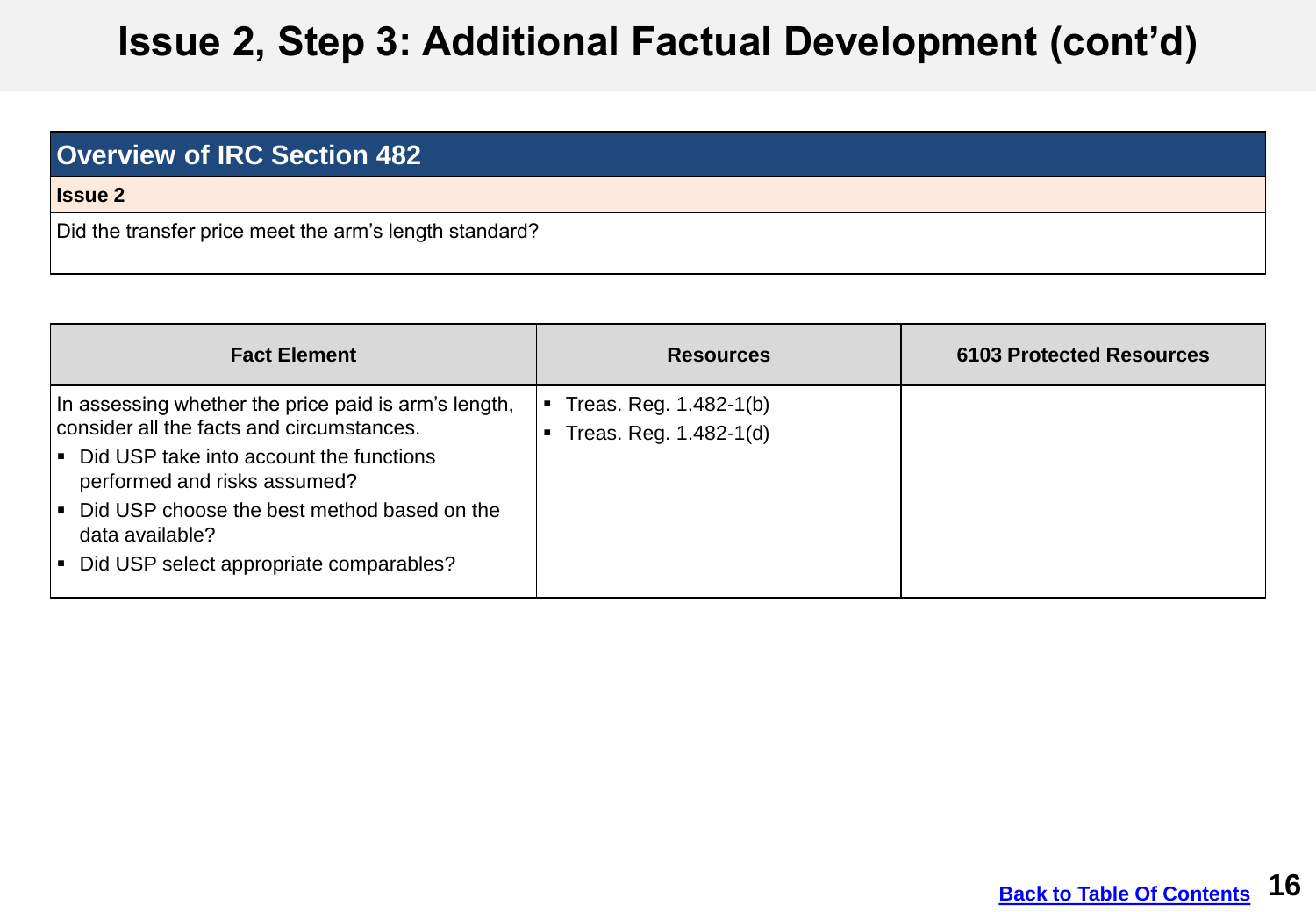## **Issue 2, Step 4: Develop Arguments**

| <b>Overview of IRC Section 482</b>                     |
|--------------------------------------------------------|
| <b>Issue 2</b>                                         |
| Did the transfer price meet the arm's length standard? |

| <b>Fact Element</b>                                                                                                                                                                                                                                                                                                                             | <b>Resources</b>                                                   | <b>6103 Protected Resources</b> |
|-------------------------------------------------------------------------------------------------------------------------------------------------------------------------------------------------------------------------------------------------------------------------------------------------------------------------------------------------|--------------------------------------------------------------------|---------------------------------|
| If it has been determined based on all the facts<br>developed that the transfer price is not arm's length,<br>a transfer pricing adjustment should be made to<br>correct the pricing. An arm's length price should be<br>determined using the best method and the difference<br>In result would be proposed as a transfer pricing<br>adjustment | Treas. Reg. 1.482-1(b)<br>Treas. Reg. 1.482-1(d)<br>$\blacksquare$ |                                 |
| <b>CONSULTATION:</b> If you have an economist or engineer assigned to your case, make sure you incorporate their reports into the                                                                                                                                                                                                               |                                                                    |                                 |

Facts, Law and Analysis sections of your Notice of Proposed Adjustment (NOPA).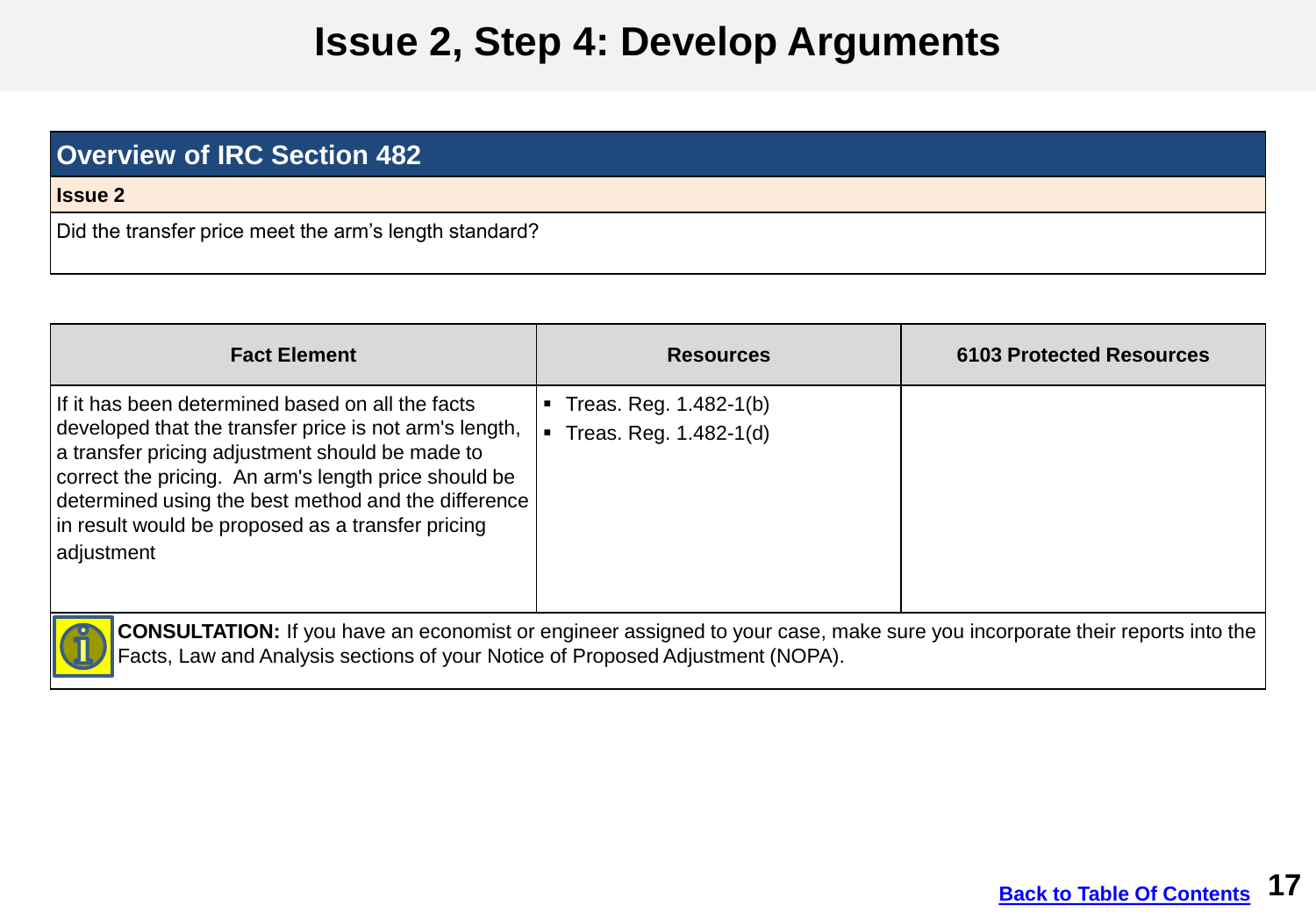# **Training and Additional Resources**

<span id="page-17-0"></span>

| <b>Chapter 1.7.1 Overview of Transfer Pricing Concepts</b> |                                                                                                                                                                                                                                                    |                   |  |
|------------------------------------------------------------|----------------------------------------------------------------------------------------------------------------------------------------------------------------------------------------------------------------------------------------------------|-------------------|--|
| <b>Type of Resource</b>                                    | <b>Description(s) and/or Instructions for Accessing</b>                                                                                                                                                                                            | <b>References</b> |  |
| CENTRA sessions                                            | ■ 2012 (TPO) CENTRA – Overview and Introduction to<br>Section 482                                                                                                                                                                                  |                   |  |
| <b>Issue Toolkits</b>                                      | IRM 4.61.3-4 - Functional Analysis Questionnaire<br><b>Transfer Pricing Checklist</b><br>п.<br>IRM 4.61.3 Development of IRC section 482 Cases                                                                                                     |                   |  |
| Podcasts / Videos                                          | 2011 (TPO) CPE CENTRA - Income Shifting Overview<br>$\blacksquare$<br>(Day 1)                                                                                                                                                                      |                   |  |
| <b>Other Training Materials</b>                            | Bittker and Lokken - Fed. Tax'n Inc. Est and Gift, Part 10,<br>Chapter 79: Reallocation of Income and Deductions<br><b>Among Related Taxpayers</b><br>Organisation for Economic Co-operation and<br>Development (OECD) Transfer Pricing Guidelines |                   |  |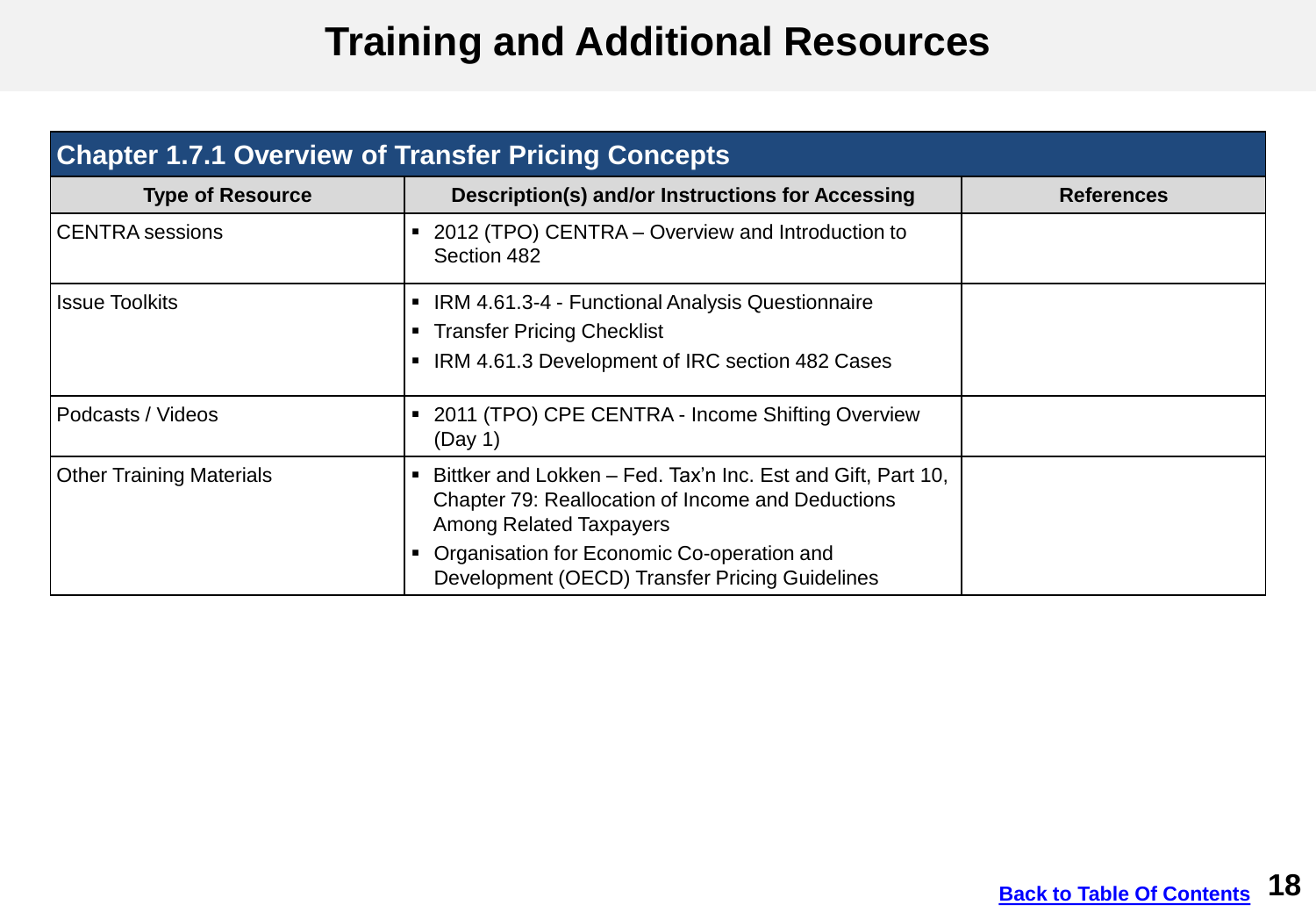## **Glossary of Terms and Acronyms**

<span id="page-18-0"></span>

| <b>Acronym</b> | <b>Definition</b>                                      |
|----------------|--------------------------------------------------------|
| <b>APMA</b>    | Advance Pricing and Mutual Agreement                   |
| <b>CFC</b>     | <b>Controlled Foreign Corporation</b>                  |
| <b>CPE</b>     | <b>Continued Professional Education</b>                |
| <b>CPM</b>     | <b>Comparable Profits Method</b>                       |
| <b>CUP</b>     | <b>Comparable Uncontrolled Price</b>                   |
| <b>DCN</b>     | <b>Document Control Number</b>                         |
| <b>ETR</b>     | <b>Effective Tax Rate</b>                              |
| <b>IPN</b>     | <b>International Practice Network</b>                  |
| <b>IPS</b>     | <b>International Practice Service</b>                  |
| <b>IRM</b>     | <b>Internal Revenue Manual</b>                         |
| LB&I           | Large Business & International                         |
| <b>NOPA</b>    | Notice of Proposed Adjustment                          |
| <b>OECD</b>    | Organisation for Economic Co-operation and Development |
| <b>TPO</b>     | <b>Transfer Pricing Operations</b>                     |
| UIL            | <b>Uniform Issue List</b>                              |
| <b>USP</b>     | <b>United States Parent</b>                            |